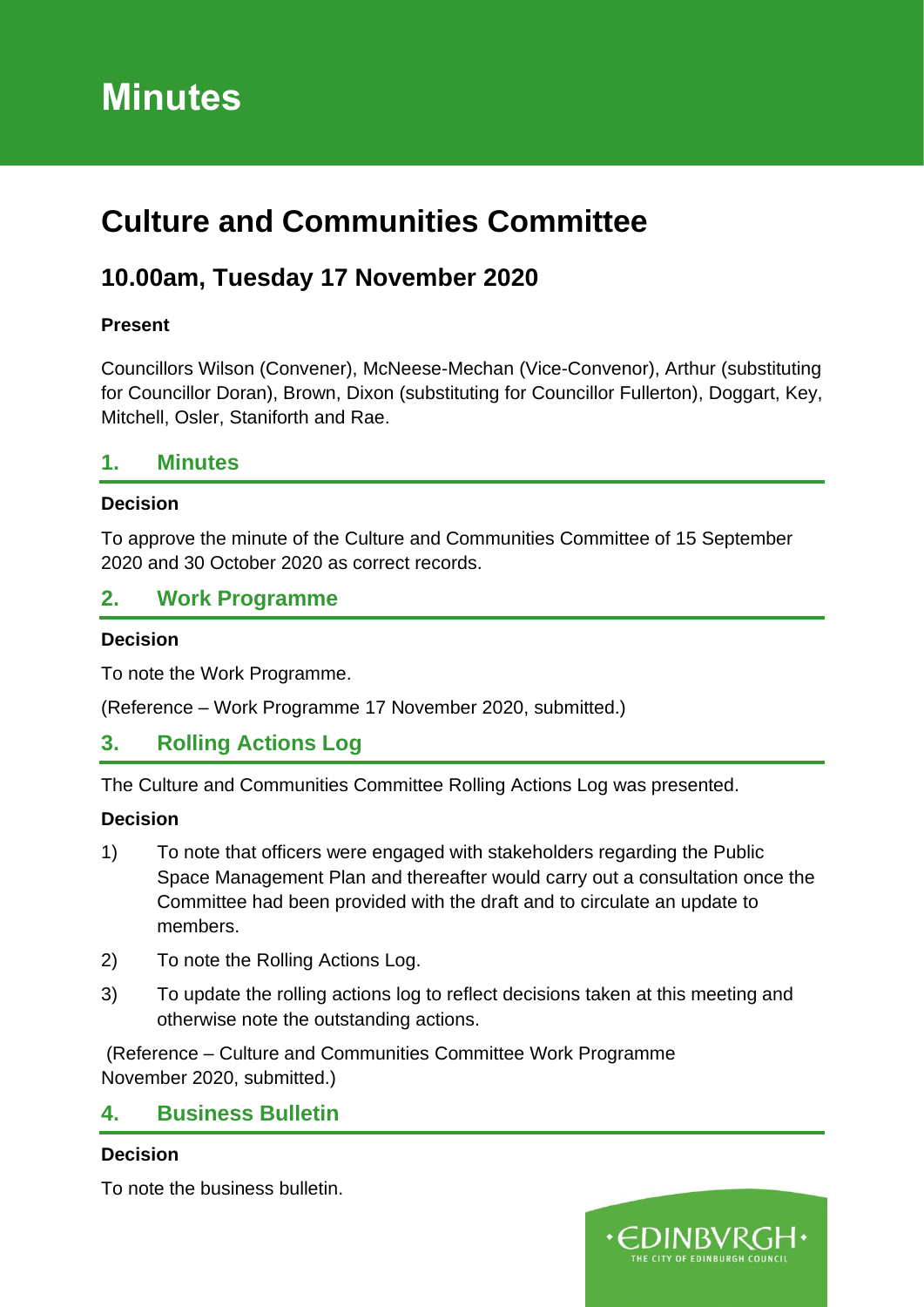(Reference – Culture and Communities Committee Work Business Bulletin 17 November 2020, submitted.)

## **5. Presentation – Capital Theatres Company Performance Report 2019/20**

Fiona Gibson, the Chief Executive of Capital Theatres Trust presented on activity during 2019 and 2020. The focus of the presentation reflected on a successful period , however the impact of the outbreak of Coronavirus from March 2020 had forced theatres to close and had compromised income. Performances were being delivered digitally while theatres had closed and this innovative solution had allowed for new audiences to be reached however the loss of box office income, particularly associated with pantomime season, and the uncertainty for when theatres would be permitted to reopen were highlighted as areas for financial concern.

### **Decision**

To note the presentation.

### **Declaration of Interests**

Councillors McNeese-Mechan, Mitchell and Wilson declared non-financial interests in the above item as Board Members for Capital Theatres Trust.

## **6. – Capital Theatres Company Performance Report 2019/20**

The seventh annual performance report was presented and prepared as a requirement of the Services and Funding Agreement process which was adopted in 2013/14. Capital Theatres had another successful year in 2019/20 which had offered a relevant reference point from which to acknowledge the subsequent impacts of COVID-19 since March 2020. The continued strong financial and programme performance in 2019/20 had subsequently served to highlight the exceptional business resilience and management of the Trust for the first several months of the crisis. Following a short delay in progress and planning in the light of COVID-19, Capital Theatres now continued with the development of the King's Theatre Capital Project and formal reporting would be re-introduced into the committee calendar.

### **Decision**

- 1) To note the positive performance of Capital Theatres during 2019/20.
- 2) To note that the report focused on the COVID-19 crisis and the subsequent fundamental impact and essential mitigation, advocacy and revised planning activity which had to implemented by Capital Theatres since March 2020.
- 3) To refer this report to Governance, Risk and Best Value Committee.
- 4) The Executive Director of Place and Chief Executive of Capital Theatres to consider how to engage with the Edinburgh Health and Health and Social Care Partnership to explore opportunities for those resident in care homes with dementia to share their stories and experiences, especially with respect to their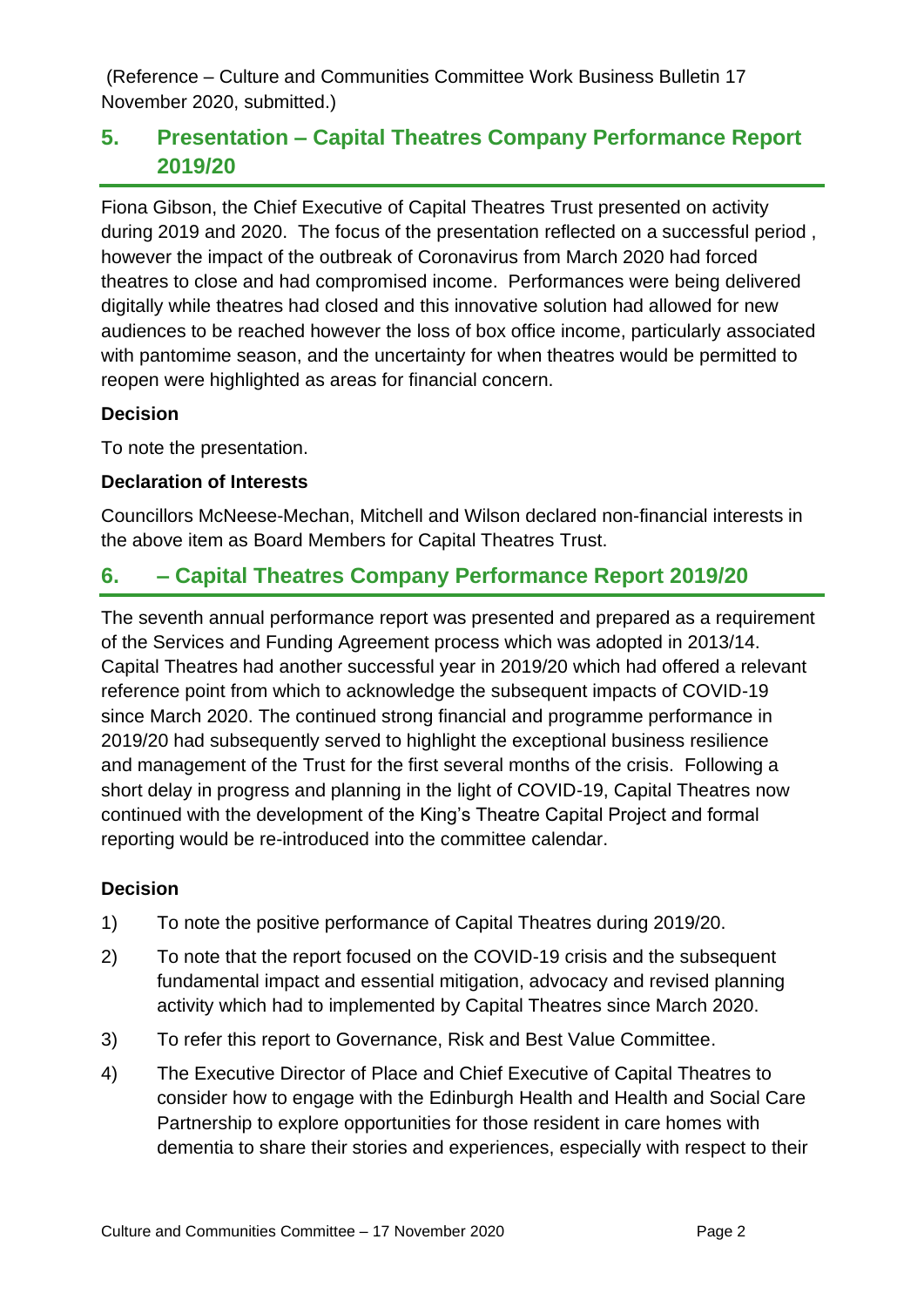experiences of restrictions in World War 2 and the synergies with life in lockdown for school children also facing restrictions.

### **Declaration of Interests**

Councillors McNeese-Mechan, Mitchell and Wilson declared non-financial interests in the above item as Board Members for Capital Theatres Trust.

(Reference – report by the Executive Director of Place, submitted.)

# **7. Adelaide/Edinburgh Cultural Co-operation Project and Memorandum of Understanding**

An update on the successful visit to Adelaide by the Director of Culture in February 2019 and the equally positive return visit by the Chief Executive of the City of Adelaide and the Associate Director, Customer and People to Edinburgh in August 2019 was shared with Committee. Approval was sought to adopt the Memorandum of Understanding (MoU) and the intended update on co-operation in 2020 between the two cites had not taken place, as a direct result of the COVID-19 emergency. Edinburgh and Adelaide would continue their co-operative relationship however due to COVID-19, the plans for 2020 had been suspended and would to be reviewed. The review would be informed by the planning impacts of COVID-19 on cultural recovery priorities.

### **Decision**

- 1) To note the exchange of visits between Edinburgh and Adelaide between February 2019 and August 2019.
- 2) To note that the focus that was intended for 2020 on co-operation on Adelaide's aspirations to seek and secure UNESCO World Heritage Status for the Adelaide Parklands and wider South Australia Hills had been directly impacted by the COVID-19 emergency.
- 3) To note that the relationship between the cities was retained and would be informed by cultural recovery planning priorities;
- 4) To approve the Memorandum of Understanding that the Council had approved the Edinburgh International Activity priorities on future international engagement.

(Reference –report by the Executive Director of Place, submitted)

## **8. Allotment and Food Growing Provision Update**

An update on the allotment and food growing provision supported by the Council and considered whether priority should be given to those applicants referred for horticultural therapy by medical professionals.

### **Decision**

1) To note the measures undertaken to date to increase allotment provision and to support and expand the network and the number of community gardens and food growing initiatives.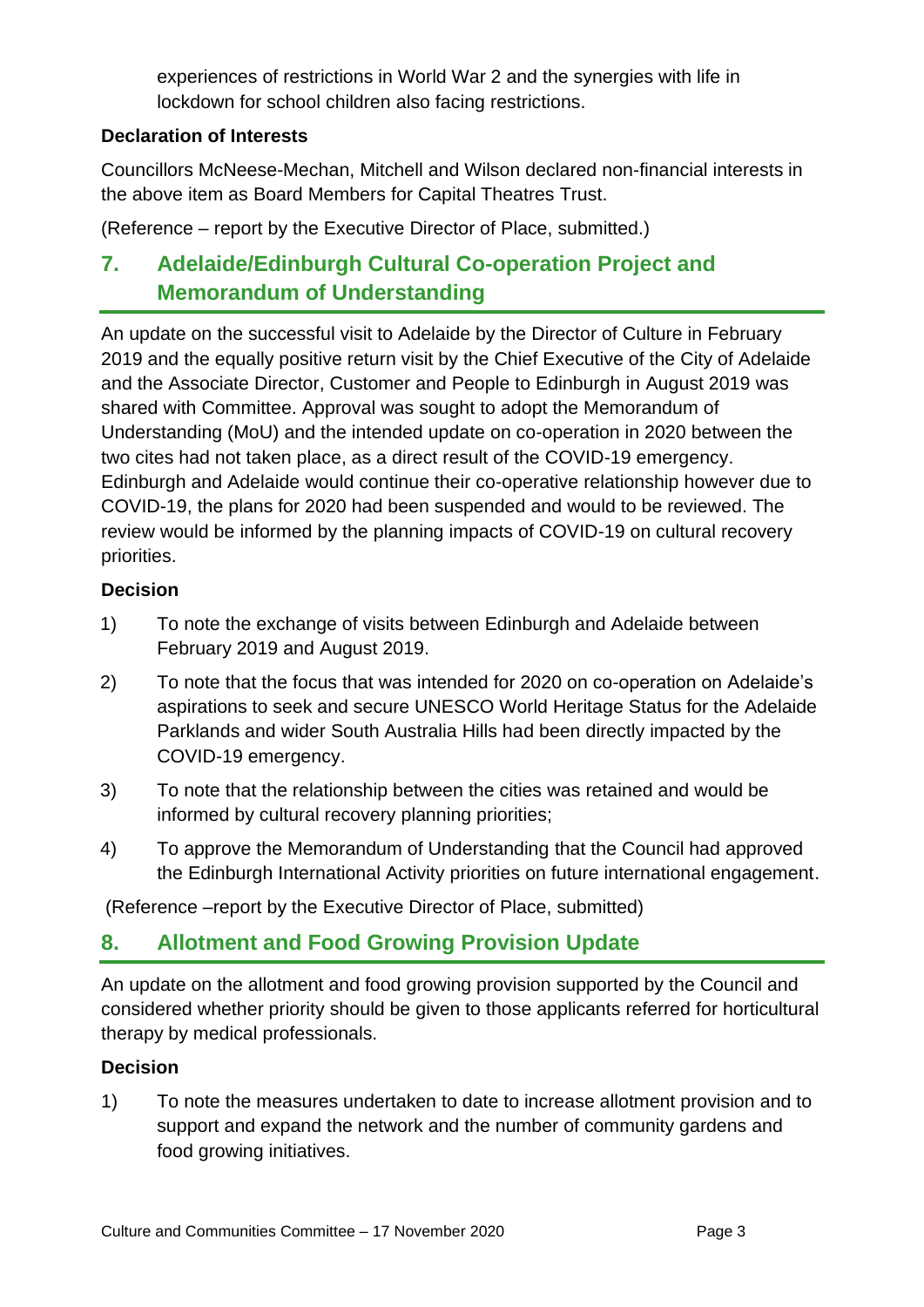- 2) To approve the process for applicants referred to the service by medical professionals for horticultural therapy.
- 3) To agree to consider different opportunities for food growing, such as food growing on rooftops, taking into consideration issues such biodiversity.

(References – Policy and Sustainability Committee, 6 October 2020 (item 17); referral from the Policy and Sustainability Committee submitted.)

# **9. Cemetery Tour Guide Operator Registration Scheme**

The Policy and Sustainability Committee had referred a report on the Council's risk appetite statement to the Governance, Risk and Best Value Committee for consideration.

### **Decision**

- 1) To note the content of this report.
- 2) To approve that a Cemetery Tour Guide Operator Registration Scheme be introduced with a code of conduct.
- 3) To approve that a review of the scheme and an update on progress would be submitted to this committee on an annual basis.

### **Declaration of Interests**

Councillor Staniforth declared a financial interest as he had worked as a tour guide and had planned to work as a tour guide in the future and left the virtual teams meeting during the Committee's consideration of the above item.

(References –Culture and Communities Committee, 15 September 2020 (item 5); report by the Executive Director of Place, submitted.)

## **10. Review of the Community Council Complaints Procedure**

Minor changes were proposed to the Community Council Complaints Procedure to provide additional clarity and improve the robustness of procedures.

### **Decision**

- 1) To agree that proposed changes to the Community Council Complaints Procedure as detailed at Appendix 1 would take effect for complaints received from 18 November 2020 onwards.
- 2) To agree there would be a full review in 2 cycles and that consultation would take place with all community councils to ensure that they were aware of what was required and to give them the opportunity to comment on the proposals.

### **Declaration of Interests**

Councillor Osler declared a non-financial interest in the above item as she was previously a community councillor and her husband was a Community Councillor.

(Reference – report by the Chief Executive, submitted)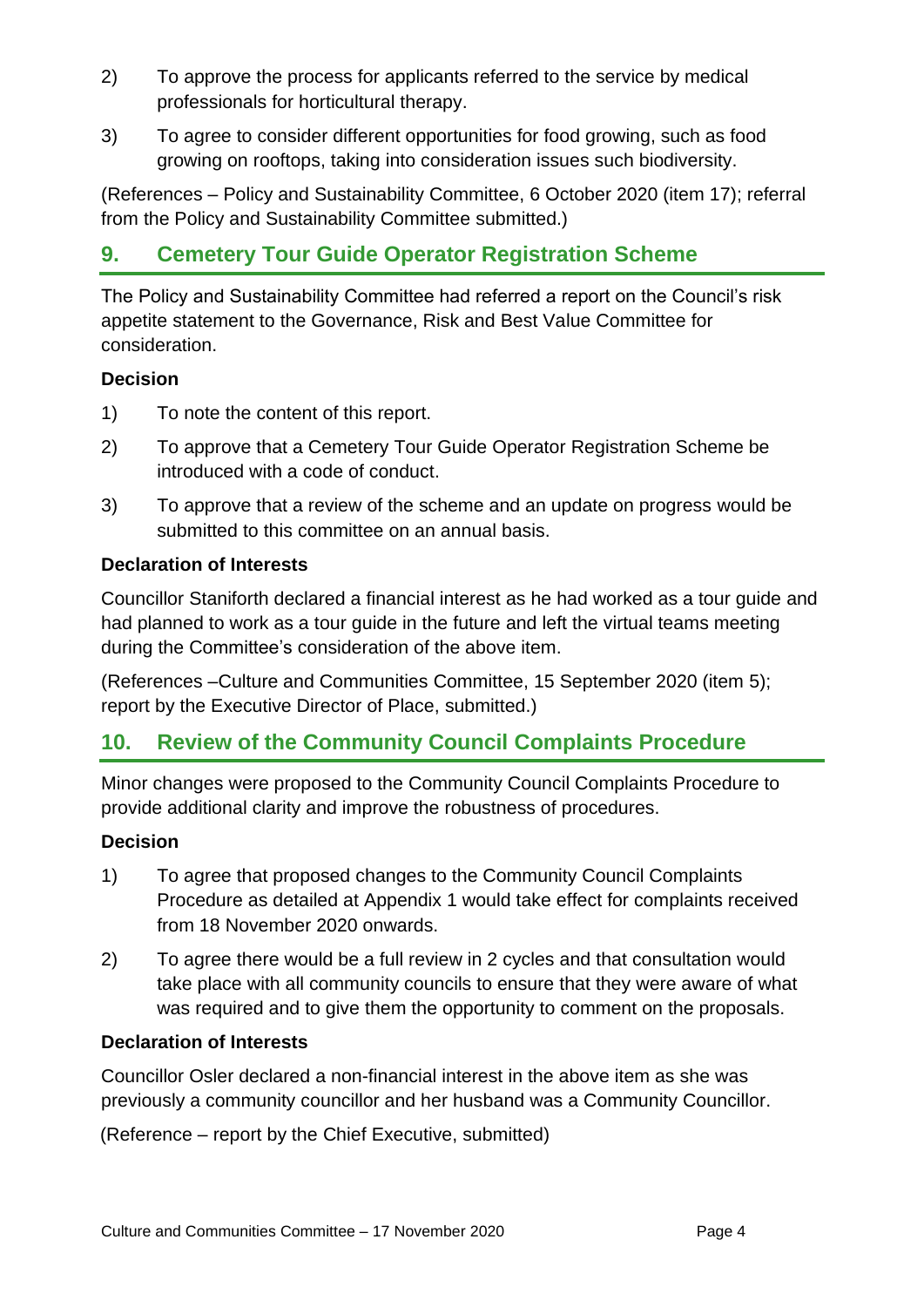# **11. Appointment of Working Groups Update**

Working Groups appointed by the Committee had not met during 2019 and 2020 and the Committee agreed on 15 September 2020 to consider the ongoing relevance of each of the Working Groups in consultation with the Working Group Chairs

### **Decision**

- 1) To agree to the ongoing appointment of the Meadowbank Sports Centre and Stadium Working Group and the Tourism and Communities Working Group.
- 2) To agree to conclude the CCTV Working Group.
- 3) To agree to receive six monthly update reports updates and progress of the Public Realm Upgrade, in lieu of the ongoing appointment of the CCTV Working Group.

(References – Culture and Communities Committee, 15 September 2020 (item 7); report by the Chief Executive, submitted.)

### **12. Update on Cultural Strategy Diversity Programme**

Since the commencement of the Diversity Officer's post with the Culture Service in September 2019, a series of activities and initiatives has been developed to best understand and respond to the needs and ambitions of local ethnically diverse artists and creatives. An update was provided on the programme of activities and projects planned, developed and delivered with the aim of ensuring greater visibility and recognition of the diversity of people and narratives in Edinburgh's arts and culture sector. It had also increased cross-sector partnership working and dialogue surrounding diversity and inclusion in the arts and culture sector in Edinburgh.

### **Decision**

- 1) To note the progress of the Diversity Programme through developing the network of ethnically diverse artists and creatives based in Edinburgh; and creating programmes, initiatives and opportunities that respond to the needs of the network.
- 2) To note the partnerships developed with local arts, culture and community organisations with the aim of increasing visibility and representation of ethnically diverse artists and creatives, their work and narratives across the sector; and promoting the importance of diversity and inclusion principles at workplace and in decision-making processes as well as creating pathways into balanced collaboration and co-curation.
- 3) To agree that a Diversity and Inclusion Grant Programme report would be provided in Autumn 2021 and to note that the recipient projects would be monitored throughout the interim period;
- 4) To agree that a Professional Development Programme outcomes report would be provided in Autumn 2021;
- 5) To agree that a final Diversity Programme Report including legacy outcomes and next steps would be provided in Autumn 2021.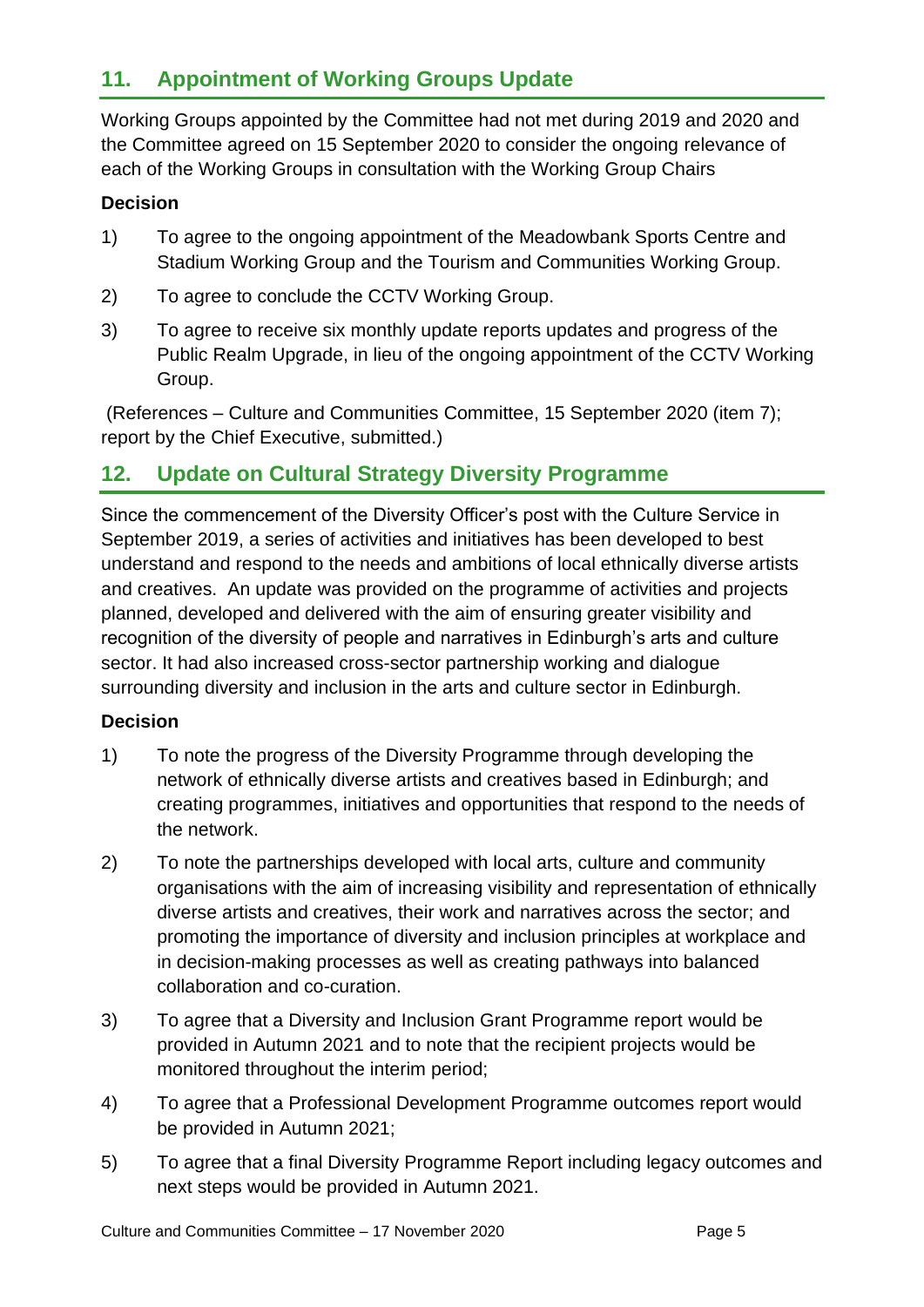6) To engage with school pupils to ensure that they felt that they were represented in the Diversity programme.

(Reference – report by the Executive Director of Place, submitted.)

### **13. Place Directorate - Revenue Monitoring 2020/21 – Month Five Position**

The projected month five revenue monitoring position for the Place Directorate services was presented. The month five forecast was based on analysis of actual expenditure and income to the end of August 2020, and expenditure and income projections for the remainder of the 2020/2021 financial year.

### **Decision**

- 1) To note the Place 'business as usual' revenue budget forecast for 2020/2021 was a projected £1.710m overspend (excluding Covid-19 impact) including a forecast budget underspend of £0.650m for services within the remit of this Committee;
- 2) To note the Place revenue budget forecast for 2020/2021 in respect of the net cost impact of Covid-19 was forecast to be circa £28m. £3.616m of this budget pressure related to services within the remit of this Committee;
- 3) To note that the Executive Director of Place was taking measures to reduce budget pressures and progress would be reported to Committee at agreed frequencies.

### **Declaration of Interests**

Councillor Rae declared a non-financial interest in as she was a council house tenant who had been the target of anti-social behaviour.

(References – report by the Executive Director of Place, submitted.)

# **14. Motion by Councillor Doggart- Scottish Public Sector Ombudsman Case reference 201906053 – Upheld Complaint Against the Council**

The following motion by Councillor Doggart was submitted in terms of Standing Order 17:

"Committee:

Notes the decision of the Scottish Public Services Ombudsman, Case Reference 201906053, to uphold a complaint against Council regarding its failure to take action to protect the complainer.

Further notes the Council had issued an apology following the decision of the Ombudsman.

Asked for a report to Policy and Sustainability within two cycles of any ongoing investigations being completed, or earlier if possible, detailing: